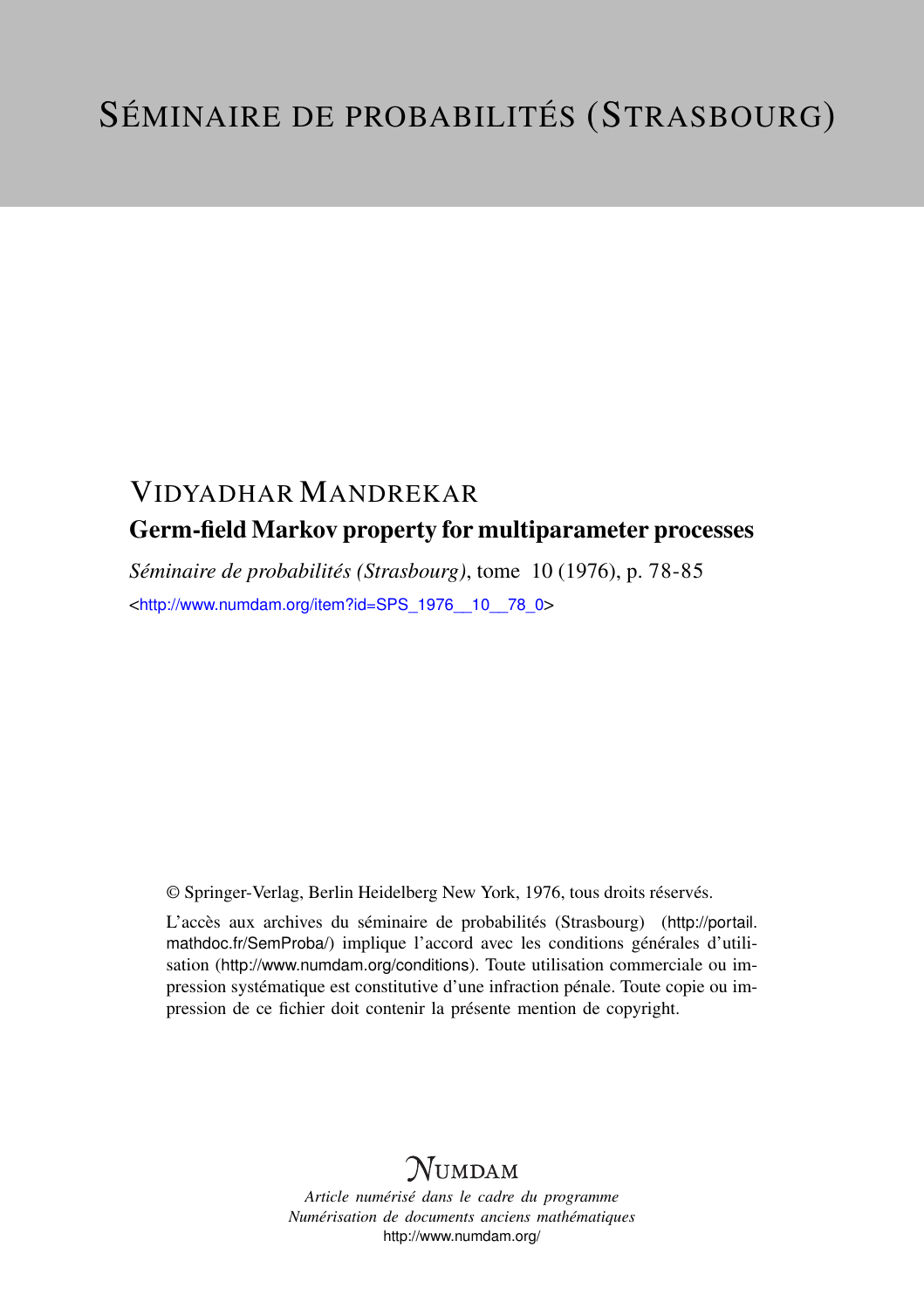Université de Strasbourg Seminaire de Probabilités

### Germ-Field Markov Property for Multiparameter Processes

by

### V. Mandrekar

### Michigan State University

and

EPF-Lausanne

 $\overline{\phantom{a}}$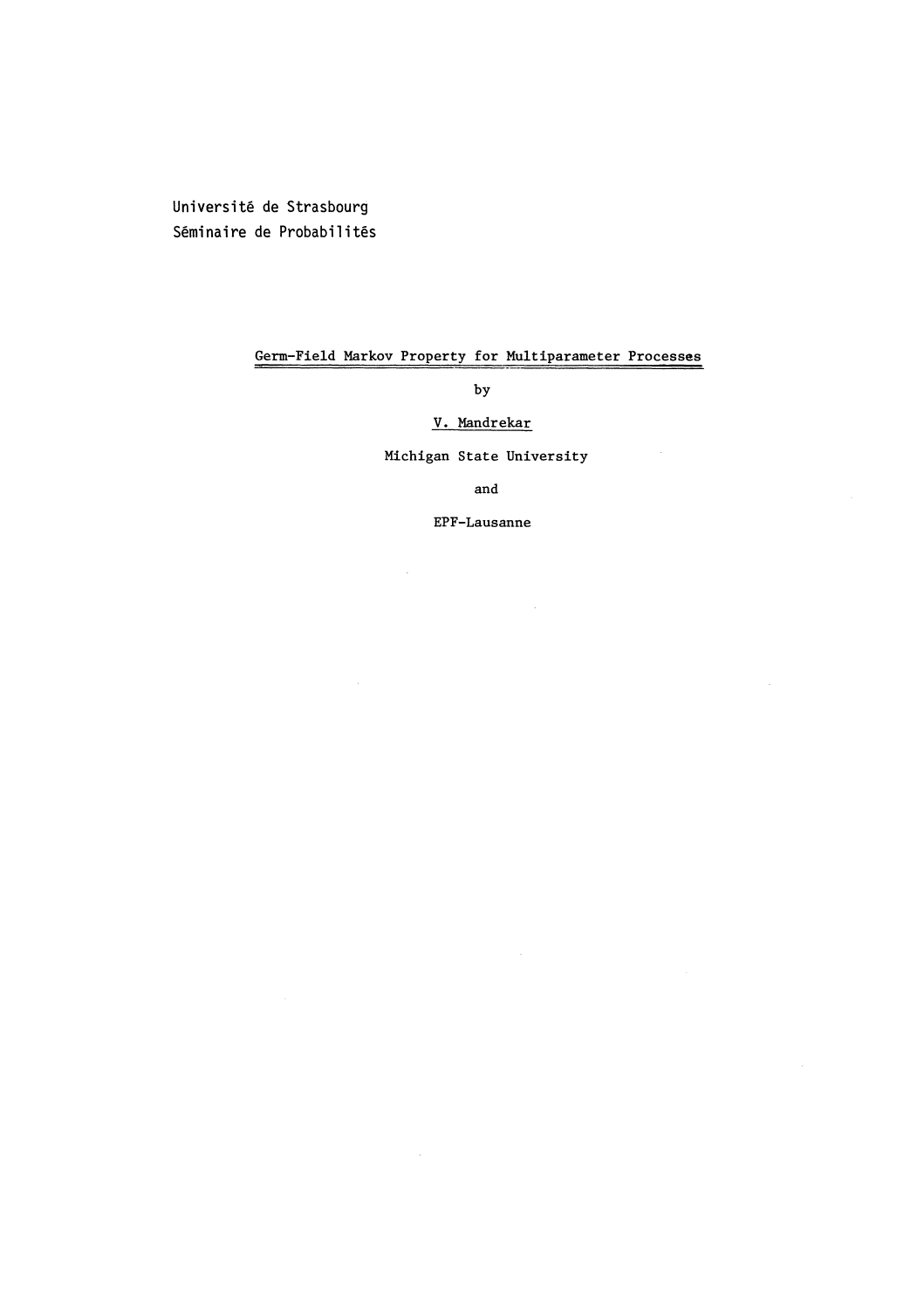0. Introduction: In recent years, interest has grown in the study of Markov property for multiparameter stochastic processes ([12], [8], [9], [3]) motivated by work on the Markov property for the so-called Levy Brownian motion ([5], [7], [1], [2]). Unfortunately the general theory is not unified in the sense that various definitions are proposed without showing their equivalence. In view of this situation, it seems natural to show equivalences of these various definitions. In [4], F. Knight showed that in one-dimension various other equivalent definitions of "germ-field" Markov Property are possible if such property is presumed to hold on each set of the class of intervals  $(0,t)$ ; t real). In section 2 we give an extension of the work in [4]. We show that in Gaussian case all definitions of Markov property coincide with the one presented in [3].

We need the following definition and Lemma throughout the paper. 0.1 Definition ([6], p. 30). Let  $(\Omega, \mathbf{F}, P)$  be a probability space and  $A, B, G$  be sub- $\sigma$ -fields of F. Then A and B are said to be conditionally independent G if  $P(A \cap B|G) = P(A|G)P(B|G)$  for all  $A \in A$  and  $B \in B$ . 0.2 Lemma ( $[4]$ ). Let A and B be sub- $\sigma$ -fields of F conditionally independent given G.

(a) If  $\widetilde{G}$  is a sub- $\sigma$ -field satisfying  $G \subseteq \widetilde{G} \subseteq G \vee B$  then A and B are conditionally independent given  $\tilde{G}$ .

(b)  $G' \subseteq (G \vee B)$  then A and  $G'$  are conditionally independent given G.

1. Markov Property on an open set: Let  $(\Omega, \mathcal{F}, P)$  be a probability space and T be an open subset of  $R^n$ . Let  $\{X_r, t \in T\}$  be a family of real (or complex)-valued random variables on  $(\Omega, F, P)$ . We associate the following  $\sigma$ -algebras with  $\{X_{\mu}, t \in T\};$  $F(X:A) = \sigma\{X_t, t \in A\}^{1}$  for all  $A \subseteq T$ ;

 $1)$ <sub>0</sub>{ } denotes  $\sigma$ -algebra generated by { }.

79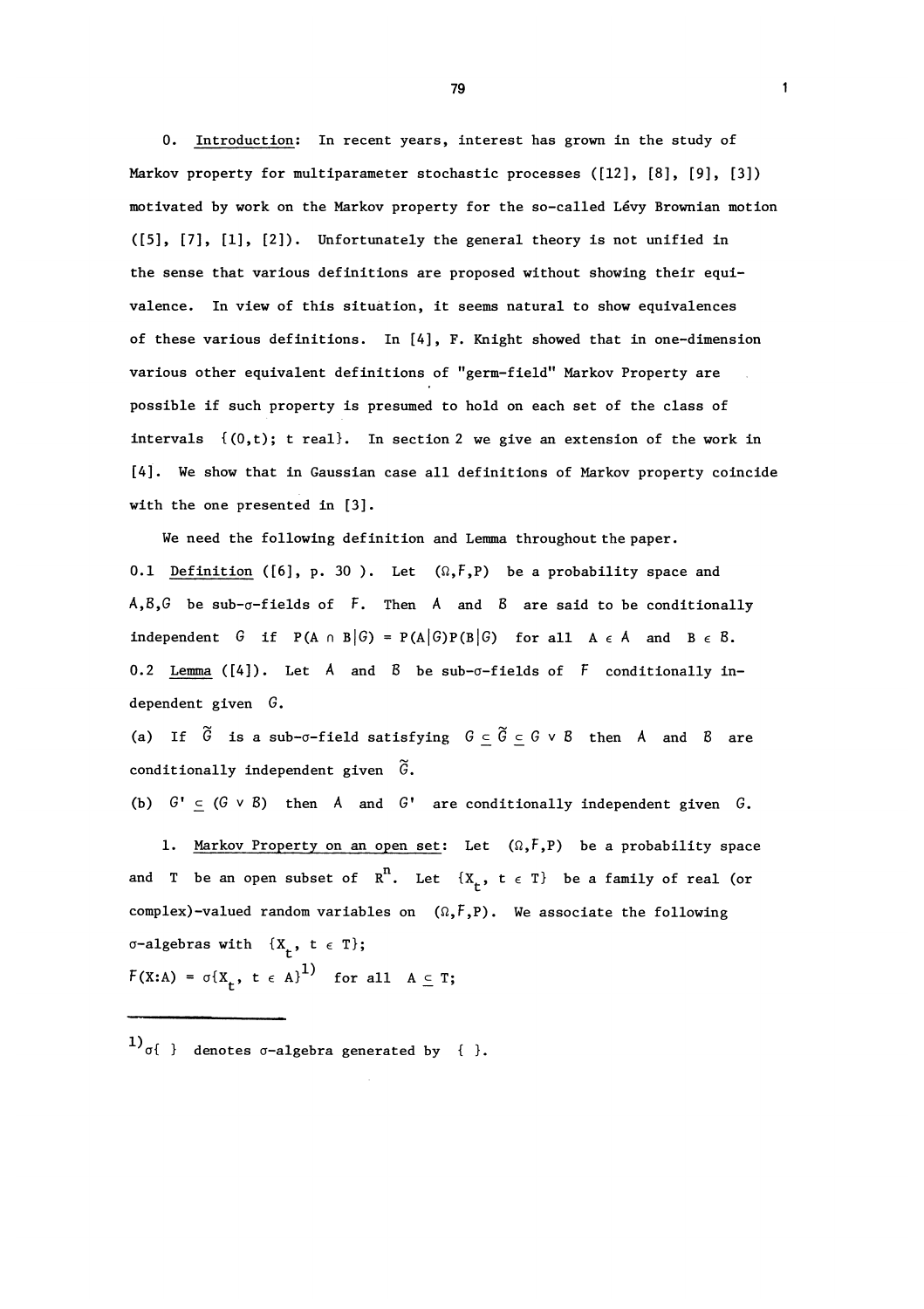$\Sigma_{\mathbf{v}}(A) = F(X:A)$  if A is open subset of T;  $\Sigma_{\mathbf{v}}(A) = \bigcap \Sigma_{\mathbf{v}}(0)$  if A is a closed subset of A. Here intersection is over all open subsets  $0 \subseteq T$  containing A. 1.1 Definition (Markov Property). Let  $\{X_t, t \in T\}$  be a stochastic process defined on  $(\Omega, \mathsf{F}, P)$ . We say that it has Markov property on a subset A of T if  $\Sigma_{\mathbf{v}}(\overline{A})$  and  $\Sigma_{\mathbf{v}}(\overline{T \setminus A})$  are conditionally independent given  $\Sigma_{\mathbf{y}}(\partial A)$ , where 3A is (topological) boundary of A.

1.2 Theorem: Let  $\{X_t, t \in T\}$  be a stochastic process and D is an open subset of T. Then the following are equivalent;

(a)  $\{X_{+}, t \in T\}$  has Markov property on D;

(b)  $F(X:\overline{D})$  and  $F(X:D^C)$  are conditionally independent given  $\Sigma_X(3D)$ (c)  $\tilde{F}(X : D)$  and  $\Sigma_{\mathbf{Y}}(D^{\mathbf{C}})$  are conditionally independent given  $\Sigma_{\mathbf{X}}(\partial D)$ . Proof: (a) implies (b) and (c). We observe that (b) is equivalent to

and  $F(X: D^{\sim})$  are conditionally independent given  $(1.3)$   $\left\{F(X:0)$  for all open sets 0 containing  $\partial D$ .

By Martingale convergence theorem we get (1.3) implies (b). To see the converse implication we use Lemma 0.2(a) with  $G = \Sigma_X(3D)$ ,  $\widetilde{G} = F(X:0 \cap \overline{D})$ ,  $B = F(X:\overline{D})$  and  $A = F(X:D^C)$  to get  $F(X:\overline{D})$  and  $F(X:D^C)$  are conditionally independent given  $F(X:0 \cap \overline{D})$ . Now choose  $G = F(X:0 \cap \overline{D})$ ,  $\widetilde{G} = F(X:0)$ and  $B = F(X:D^C)$  in Lemma 0.2(a) to get (b). Similar arguments show that (a) is equivalent to

 $\bigcap \Sigma_{\bf X}^{\rm (D)}$  and  $\Sigma_{\bf X}^{\rm (D^*)}$  are conditionally independent given  $(1.4)$   $\left\{ \text{ for all open } 0 \text{ containing } 3D \right\}$ 

and (c) is equivalent to

and  $\Sigma_{_{\bf V}}({\Bbb D}^\sim)$  are conditionally independent given  $(1.5)$   $\left\{$  for all open 0 containing  $\partial D$ .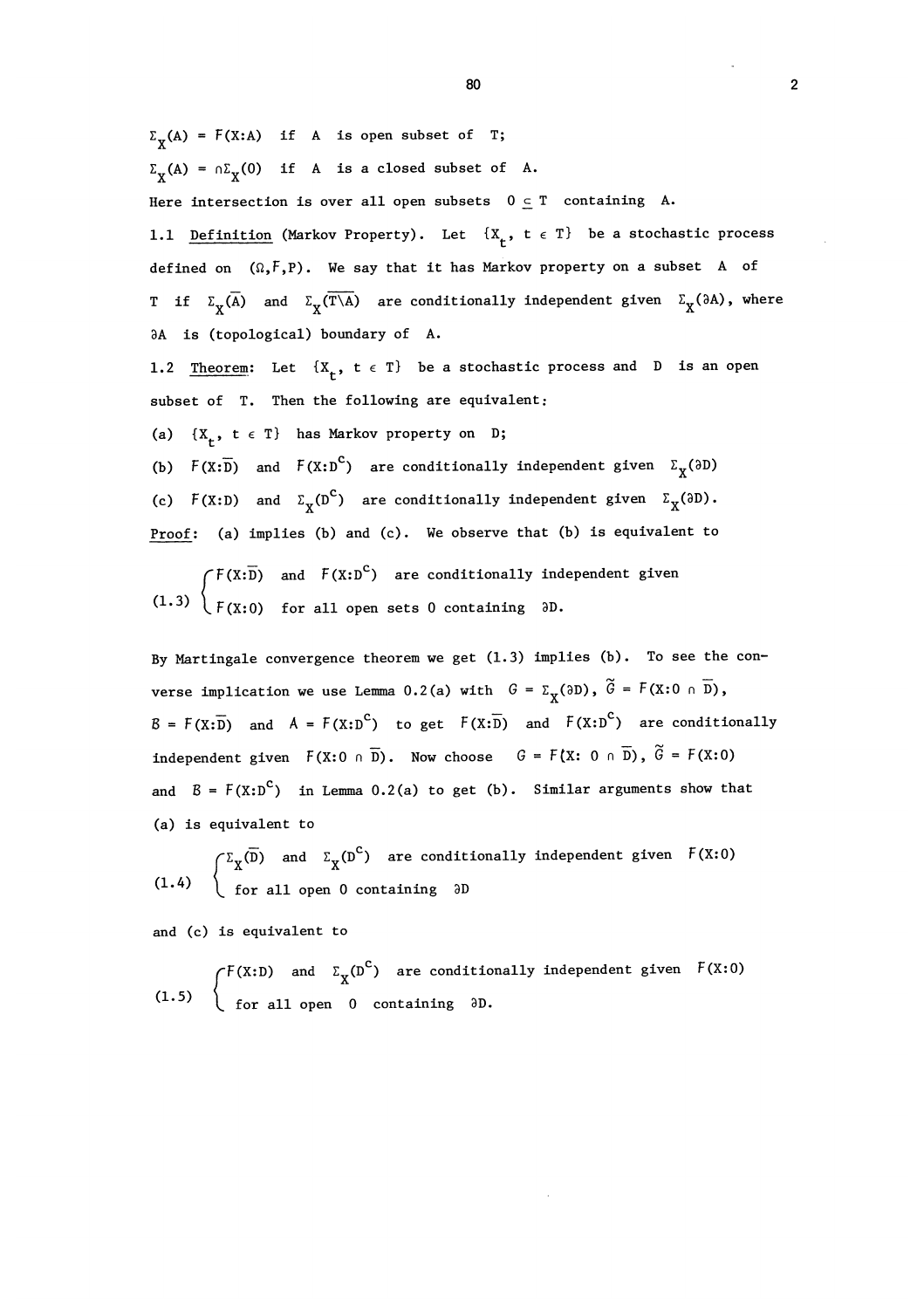Now (1.3), by Lemma 0.2(b) with  $G = F(X:0)$ ,  $G' = \Sigma_v(\overline{D})$ ,  $B = F(X:\overline{D})$ and  $A = F(X:D^C)$ , we get  $\Sigma_X(\overline{D})$  and  $F(X:D^C)$  are conditionally independent given  $F(X:0)$  for each 0 containing  $\partial D$ . Another use of Lemma 0.2(b) with  $G' = \Sigma_v(D^c)$ ,  $B = F(X:D^c)$ ,  $G = F(X:0)$  and  $A = \Sigma_v(\overline{D})$  gives  $(1.4)$ . To show (1.5) implies (1.4) we use  $G' = \Sigma_{\mathbf{y}}(\overline{D})$ ,  $B = F(X:D)$ ,  $G = F(X:0)$  and  $A = \Sigma_{\mathbf{v}}(\mathbf{D}^{\mathbf{C}})$  in Lemma 0.2(b).

1.6 Remark: Condition (b) was used by Pitt [12] in his definition of Markov property and condition (c) was used by Nelson [9].

2. Markov property on relatively compact open sets: We associate with a stochastic process  $\{X_t, t \in T\}$  on  $(\Omega, \mathbb{F}, P)$  the following family of sub- $\sigma$ fields of F. Let  $0<sub>2</sub>$  denote the family of all open subsets of T containing the boundary  $\partial D$  of an open subset D of T.  $G_1(\partial D) = 0$   $\cap$   $F(X : 0 \cap D)$ ,  $G_2(\partial D) = \n\begin{array}{c}\nG_1(\partial D) = \n\end{array}$   $G_1(\partial D) = \n\begin{array}{c}\nG_2(\partial D) = \n\end{array}$   $G_3(\partial D) = \n\begin{array}{c}\nG_1(\partial D) = \n\end{array}$   $G_4(\partial D) = \n\begin{array}{c}\nG_2(\partial D) = \n\end{array}$   $G_5(\partial D) = \n\begin{array}{c}\n\sum_{\chi}(\partial D) \cdot \text{Also we introduce "past" and "future" fields \end{array}$   $F_1(D) = \n\begin{array}{c}\n\sum_{\chi}(\partial$  $F(X:D)$  and  $F_1(D) = F(X:\overline{D})$   $(2 \leq i \leq 5)$ ,  $F^2(D) = F(X:\overline{D}^C)$  and  $F^1(D) =$  $F(X:D^C)$  (i = 1,3,4,5).

2.1 Definition: We say that  $\{X_t, t \in T\}$  has "germ-field" Markov property (i) (for short, GFMP(i)) if  $F_i(D)$  and  $F^i(D)$  are conditionally independent givwn G<sub>i</sub>(D)  $(1 \le i \le 5)$ .

We note that GFMP(5) is equivalent to the Markov property over each D. 2.2 Theorem. Let C denote the family of relatively compact open sets. Then the following are equivalent

(i)  $\{X_{r}, t \in T\}$  has GFMP(i) on each  $D \in C$  (i = 1,2,3,4,5). <u>Proof</u>: (1) implies conditional independence  $F(X:D)$  and  $F(X:D^C)$  given  $F(X:0 \cap D)$  for all open sets 0 containing  $\partial D$  by Lemma 0.2(a). Since for all open sets 0 containing  $\partial D$ ,  $F(X:0 \cap D) \subseteq F(X:0 \cap \overline{D}) \subseteq F(X:0) \subseteq$  $\sigma(F(X:0 \cap D) \cup F(X:D^C)$ , by Lemma 0.2(a) and Martingale convergence theorem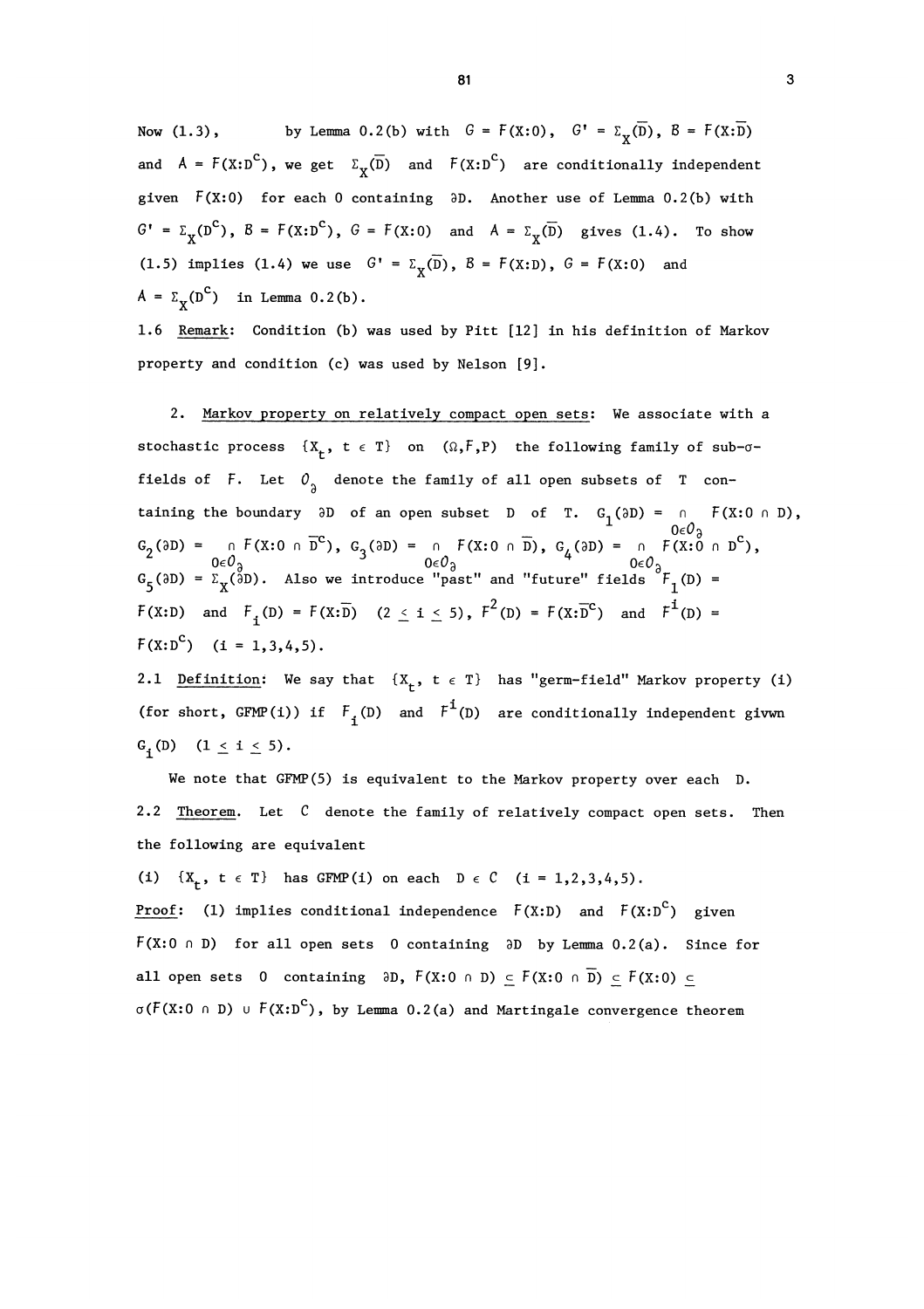we get  $F(X: D)$  and  $F(X: D^C)$  are conditionally independent given  $G_3(\partial D)$ and  $G_{\epsilon}(\partial D)$ . Using Lemma 0.2(b) we get that  $F(X;\overline{D})$  and  $F(X;D^C)$  are conditionally independent, i.e. (1)  $\Rightarrow$  (3) or (5). Now (3) implies  $\vec{F}(X:D)$ and  $F(X:D^C)$  are conditionally indpeendent given  $G_3(0 \cap \overline{D})$  for all open  $0 > \partial D$  and hence by Lemma 0.2(a) and Martingale convergence theorem (5) follows. Similarly, we can prove that (2)  $\Rightarrow$  (4)  $\Rightarrow$  (5). We now prove (5)  $\Rightarrow$ (1). Suppose (5) holds. As in the proof of Theorem (1.2) we observe that  $F(X:D)$  and  $F(X:D^C)$  are conditionally independent given  $F(X:O_{\rho})$  for all 0 containing  $\partial D$  where  $0 \in \{x : \rho(x, \partial D) \leq \varepsilon\}$  for all  $D \in C$  ( $\varepsilon > 0$ ) where  $\rho$  denotes the Euclidean distance. Denote by  $D_{\rho} = D \cap (D^C \cup O_{\rho})^C$ . Then  $D_{\varepsilon}$  lies in C for  $\varepsilon \leq \varepsilon_0$  and hence  $F(X:D_{\varepsilon}^{\circ})$  and  $F(X:D_{\varepsilon}^{\circ})$  are conditionally independent given  $F(X;\tilde{O}_{\varepsilon})$  where  $\tilde{O}_{\varepsilon} = \{x:\rho(x,\partial D_{\varepsilon}) < \varepsilon\}.$ Since  $F^5(D) \subseteq F^5(D_c)$  this gives  $F_5(D_c)$  and  $F^5(D)$  are conditionally independent given  $\vec{F}_X(\tilde{0}_{\epsilon})$   $\epsilon > 0$ . Hence  $F_5(D_{\epsilon})$  and  $F^5(D)$  are conditionally independent given  $F(x:\widetilde{O}_\delta)$   $\delta < \varepsilon$  since  $F_5(D_\varepsilon) \subseteq F_5(D_\delta)$ . But  $n F(X:\widetilde{O}_{\delta}) = G_1(\partial D)$  giving  $F_5(D_{\epsilon})$  and  $F^5(D)$  conditionally independent given G<sub>1</sub>(3D). Therefore  $\sigma(\cup f_5(D_\epsilon))$  and  $F^5(D)$  are conditionally independent given  $G_1(\mathfrak{d}D)$  giving the result.

3. Markov Property for Gaussian Processes: Let  $\{X_t, t \in T\}$  be a Gaussian stochastic process<sup>2)</sup> ([10]) defined on a complete probability space. Throughout this section we assume all  $\sigma$ -fields involved contain all sets of measure zero. We denote by  $H(X:0)$  the linear subspace of  $L_2(\Omega, F, P)$  generated by  $\{X_t, t \in T\}$  for an open subset 0. For a closed subset C of T,  $H(X:C) = nH(X:0)$  where the intersection is over all open subsets 0 containing C. In [3], Markov property for  $\{X_t, t \in T\}$  on D was def ined by

 $^{2)}$ See [10] for definition of Gaussian subspace also.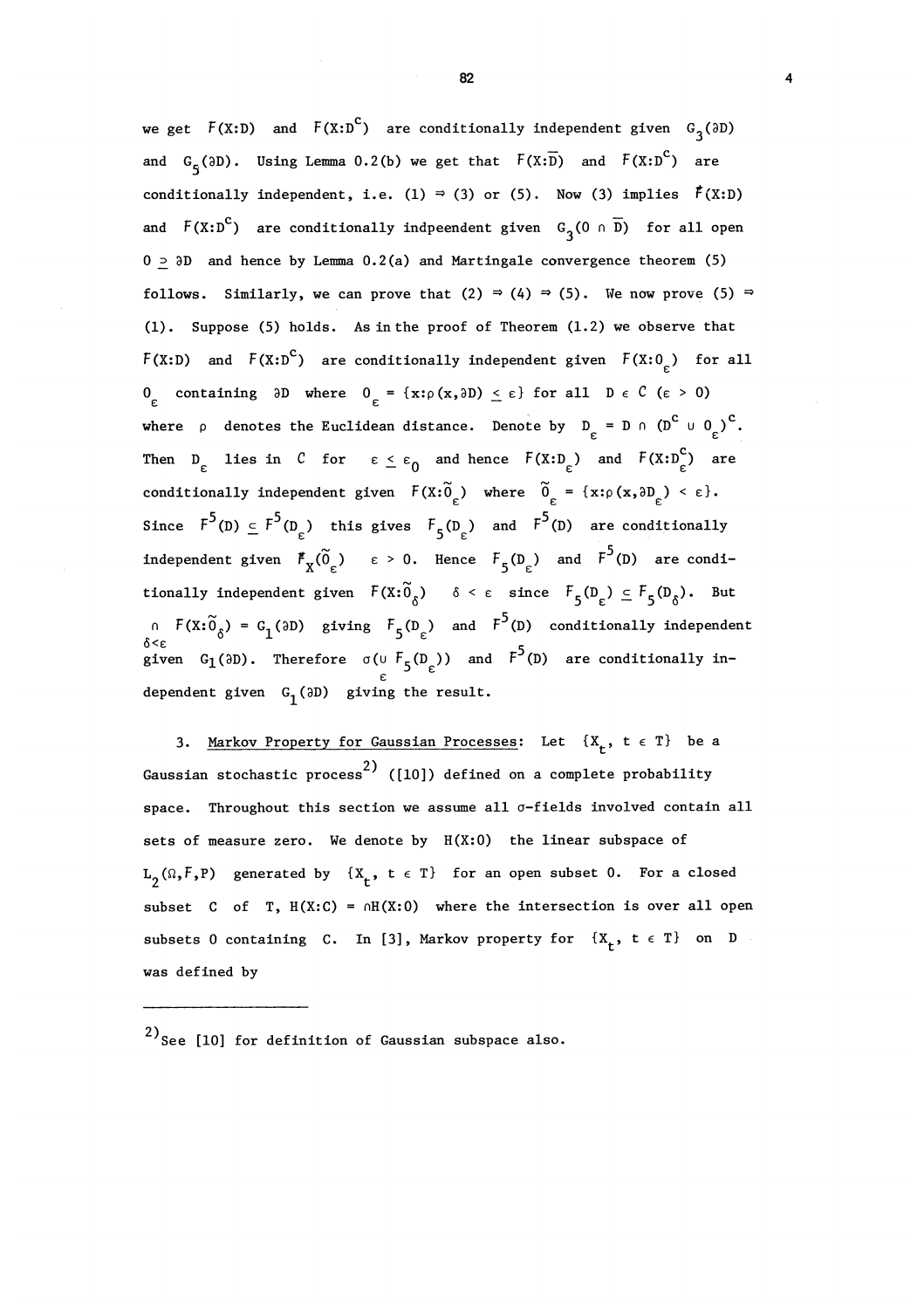$$
(3.1) \tQ_{H(X;\overline{D})} Q_{H(X;D^c)} = Q_{H(X;D^c)}
$$

where  $Q_M$  denotes the orthogonal projection on  $H(X:T)$  onto its subspace M.

In view of Lemma 5 ( $[2]$ , p. 69) we get that the condition  $(4.1)$  is equivalent to conditional independence of  $\sigma(H(X:\overline{D}))$  and  $\sigma(H(X:\overline{D}^C))$  given a(H(X:3D)). However our Markov property on D is equivalent to

(3.2) 
$$
\Sigma_X(\overline{D})
$$
 and  $\Sigma_X(D^C)$  are conditionally independent given  $\Sigma_X(3D)$ .

In this case,  $\Sigma_X(\overline{D}) = \text{no(H(X:0))}$  where intersection is over all open subsets containing  $\overline{D}$ . Similar expressions are possible for  $\Sigma_{\mathbf{X}}(D^{\mathbf{C}})$  and  $\Sigma_{\mathbf{Y}}(\partial D)$ . Thus (3.1) and (3.2) are equivalent if  $\Sigma_{\chi}(\overline{D}) = \sigma(H(X;\overline{D})), \Sigma_{\chi}(D^{C}) = \sigma(H(X:D^{C}))$ and  $\Sigma_X(\partial D) = \sigma(H(X: \partial D))$ . We achieve this through the following Lemma. 3.3 Lemma: Let  $(\Omega, \mathbf{F}, P)$  be a complete probability space.

(a) If  $H_1,H_2$  are two subspaces of a Gaussian subspace H of  $L_2(\Omega, F, P)$ then  $\sigma(H_1 \cap H_2) = \sigma(H_1) \cap \sigma(H_2)$ .

# (b) If  $\{H_i, i \in I\}$  are Gaussian subspaces of a Gaussian subspace H of  $L_2(\Omega, F, P)$  then  $\sigma(\Omega, H_i) = \sigma(H_i)$ .

Proof: (a) Let  $Y \in H$  then  $E$   $Y = \lim_{n \to \infty} (p_1 p_2)^n Y$  where  $p_1$  is the projection onto  $L_2(\Omega, \sigma(H_1), P)$  (i = 1,2) by alternating projection theorem ([13], p. 56). But for each i,  $p_1Y = Q_{H_1}Y$  by ([10], p. 24-25). Hence  $E = \frac{1}{2} \times \frac{1}{2} \times \frac{1}{2} = \lim_{n \to \infty} (Q_{H_1} \cdot Q_{H_2})^n = Q_{H_1 \cap H_2} \times \frac{1}{2} = H_1 \cap H_2$ ; by alternating projection theorem.

Now it suffices to prove that for each g bounded  $\sigma(H)$ -measurable  $\sigma(H_1)$  no  $(H_2)$ <br>E is measurable  $\sigma(H_1 \cap H_2)$ . Since g is bounded  $g \in L_{2}(\Omega, \sigma(H), P)$ . In view of Wiener's chaos expansion  $g = 0$ of polynomials in elements of H. It therefore suffices to show that $\lim_{L_2(\Omega,\sigma(H),P)}$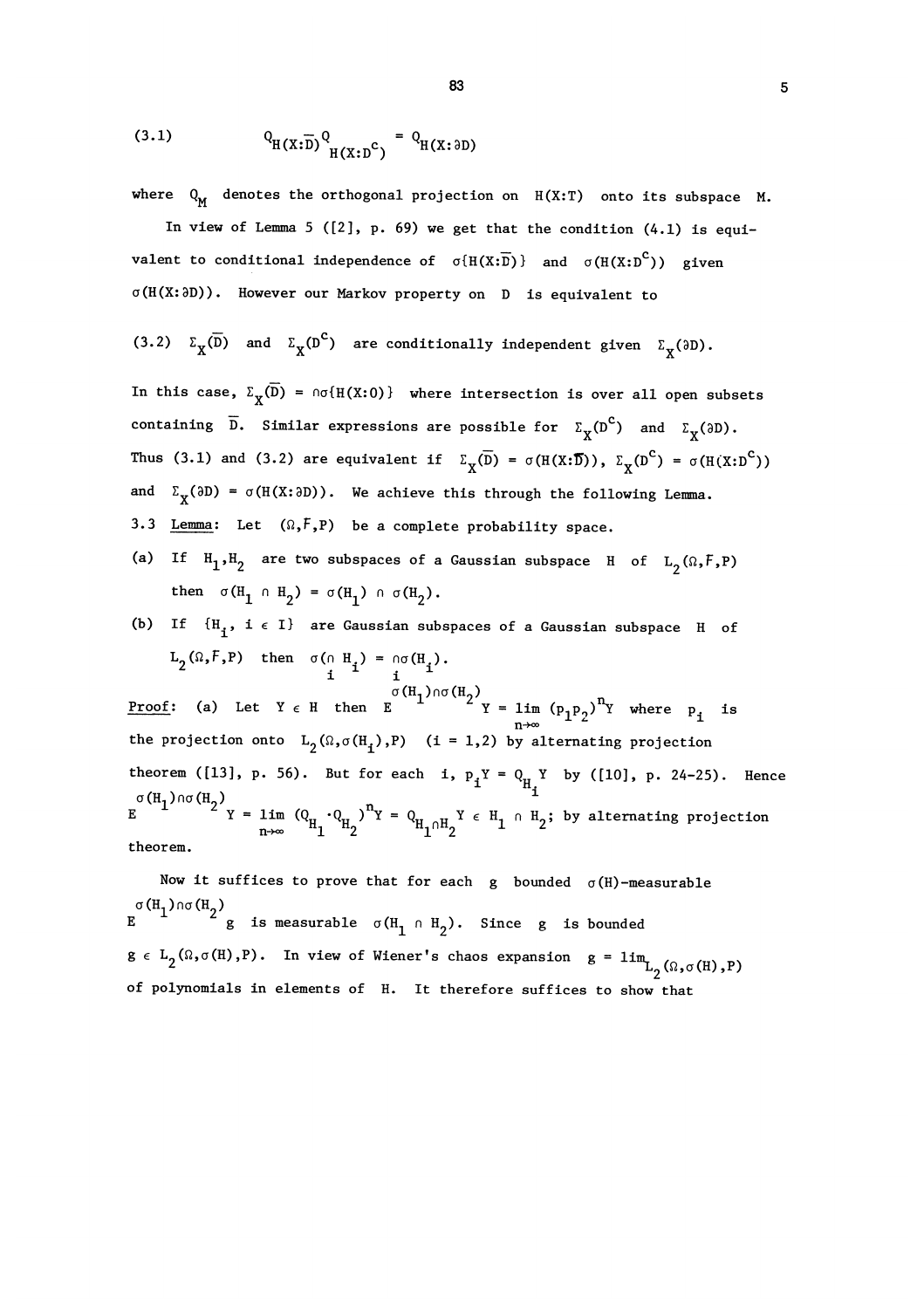$\ldots$  Y<sub>n</sub><sup>n</sup> is  $\sigma(H_1 \cap H_2)$  measurable. Let Y<sub>i</sub> = X<sub>i</sub> + Z<sub>i</sub> with  $X_i = E$   $Y_i$  and  $Z_i$  independent of  $\sigma(H_1) \cap \sigma(H_2)$ . Then  $Y_1^{\gamma_1}$  ...  $Y_n^{\gamma_n} = \prod_{i=1}^n (X_i + Z_i)^{\gamma_i}$ , i.e. sum of polynomials in  $X_1$  ...  $X_n$  with coefficients in  $Z_1$  ...  $Z_n$ . Hence  $E \n\begin{array}{ccc}\n\sigma(H_1) \wedge \sigma(H_2) & \gamma_1 \\
\gamma_1 & \dots & \gamma_n\n\end{array}$  = polynomial in  $X_1 \ldots X_n$ . Thus completing the proof of (a). (b) In view of (a) we can assume I is directed set. Hence for  $Y \in H$ ,  $E$   $\overline{E}$   $\overline{E}$   $\overline{E}$   $\overline{E}$   $\overline{E}$   $\overline{E}$   $\overline{E}$   $\overline{E}$   $\overline{E}$   $\overline{E}$   $\overline{E}$   $\overline{E}$   $\overline{E}$   $\overline{E}$   $\overline{E}$   $\overline{E}$   $\overline{E}$   $\overline{E}$   $\overline{E}$   $\overline{E}$   $\overline{E}$   $\overline{E}$   $\overline{E}$   $\overline{E}$  we get  $E^i$   $Y_1^{'1}$  ...  $Y_n^{'n}$  is n  $\sigma(H_i)$  measurable. 4.4 Remarks. In [12], equality  $G_i(\partial D)$  (Section 2) was assumed for i = 1,2,5 for validity of Markov property. In stationary case this condition is always satisfied by simple adaptation of the proof in [11]. In most of the standard examples ([3]) it can be shown that this condition is satisfied. In fact equality of these three fields in necessary and sufficient for  $G_5$ ( $\partial D$ ) being a minimal splitting field in the sense of [12] for  $F(X:D)$  and

 $F(X:\overline{D}^C)$ . In a subsequent paper we shall present a class of (not necessarily) stationary processes for which this happens.

Acknowledgements: I thank Professor S.D. Chatterji and Monseur Carnal of EPF-Lausanne for discussions during the preparation of this work.